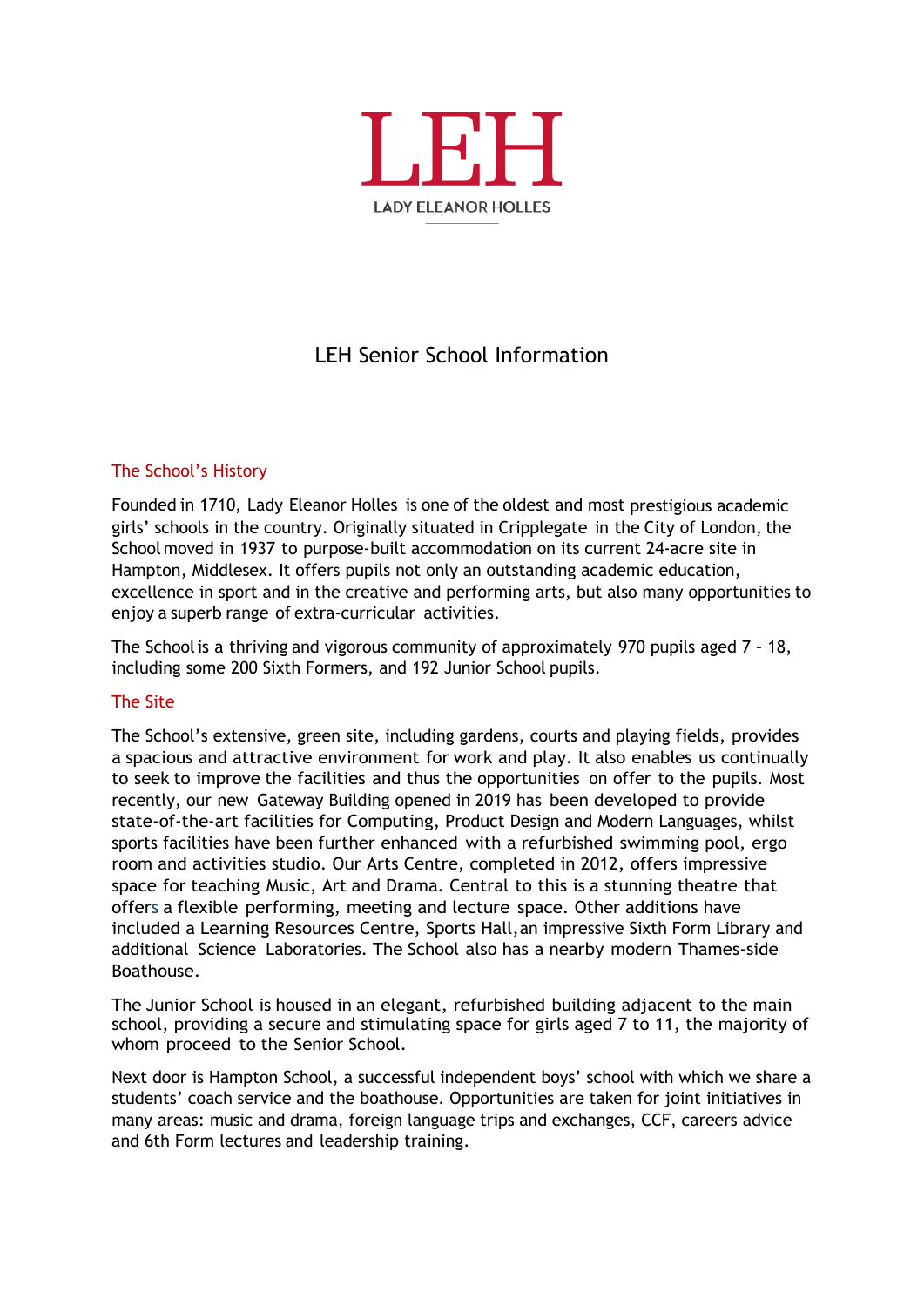#### School Ethos

Lady Eleanor Holles (LEH) is a remarkable school. The students' public exam results and their sporting achievements are among the best in the country. Their musical and dramatic activities place them among the best of young performers. And most importantly of all, their stimulating and happy approach to all they do makes LEH a joyful place to study and grow.

There is so much more to LEH life than academic achievement: if students left here with excellent exam results alone, we would be disappointed. Our goal is that LEH pupils become expert learners, unafraid to tackle new and challenging ideas, prepared to take risks, and able to learn from failure.

Our school motto "Hope Favours the Bold" sums it up beautifully – at LEH, pupils learn to be courageous and ever hopeful, optimistic, and determined in all that they do.

LEH values an inclusive and diverse community for pupils and employees as we believe inclusion and diversity improve the learning environment for everyone. We are fortunate to be able to draw on a range of voices, perspectives and experiences and we are determined that every pupil has an equal opportunity to flourish, no matter their gender, race, ethnicity, religion, nationality or physical ability.

#### Academic

LEH is consistently among the top performing schools in the country with a longstanding record of academic excellence. Details of recent public examination results can be viewed on the School's website; you will not be surprised to learn that we send students to all the UK's top universities, as well as to the USA and other countries.

## Music, Drama, Art and Sport

LEH is justifiably proud of its Music Department which sustains extraordinarily high standards in performance as well as in academic study. As well as the prestigious LEH Symphony Orchestra, there are Junior, Senior, and Chamber Choirs, String Orchestra, and numerous other groups including Wind Band, Jazz Band, Saxophone Group, Brass Group, a Rock Band and many Chamber Ensembles.

The theatre provides the perfect showcase for the Drama Department's rich, varied and rapidly expanding extra-curricular programme. Amongst the highlight of the Arts Calendar is the annual musical co-produced with our neighbours at Hampton School. Recent shows include *Return to the Forbidden Planet, Guys and Dolls, Crazy in Love and Anything Goes*. Other events include sixth form plays, lower school productions, workshops, theatre company visits, plus an increasingly specialised technical theatre training programme.

The bright, airy Art Department enjoys northern light, full height windows opening onto broad balconies with expansive views over the site. The department includes large studios with specialist facilities for ceramics, life-drawing and other media.

LEH is renowned for its sporting successes and the Sporting Roll of Honour for National and International Representatives often features 15 or more students, covering sports as diverse as acrobatics, skiing, kayaking, lacrosse, rowing and cross country. The School's extensive grounds enable a wide variety of sports to be played on site: four lacrosse pitches, six floodlit netball/tennis courts, six grass tennis courts, Sports Hall, and an indoor Swimming Pool. At Sunbury, the Millennium Boat House (owned jointly with Hampton School) provides the perfect location for the highly successful LEH Boat Club.